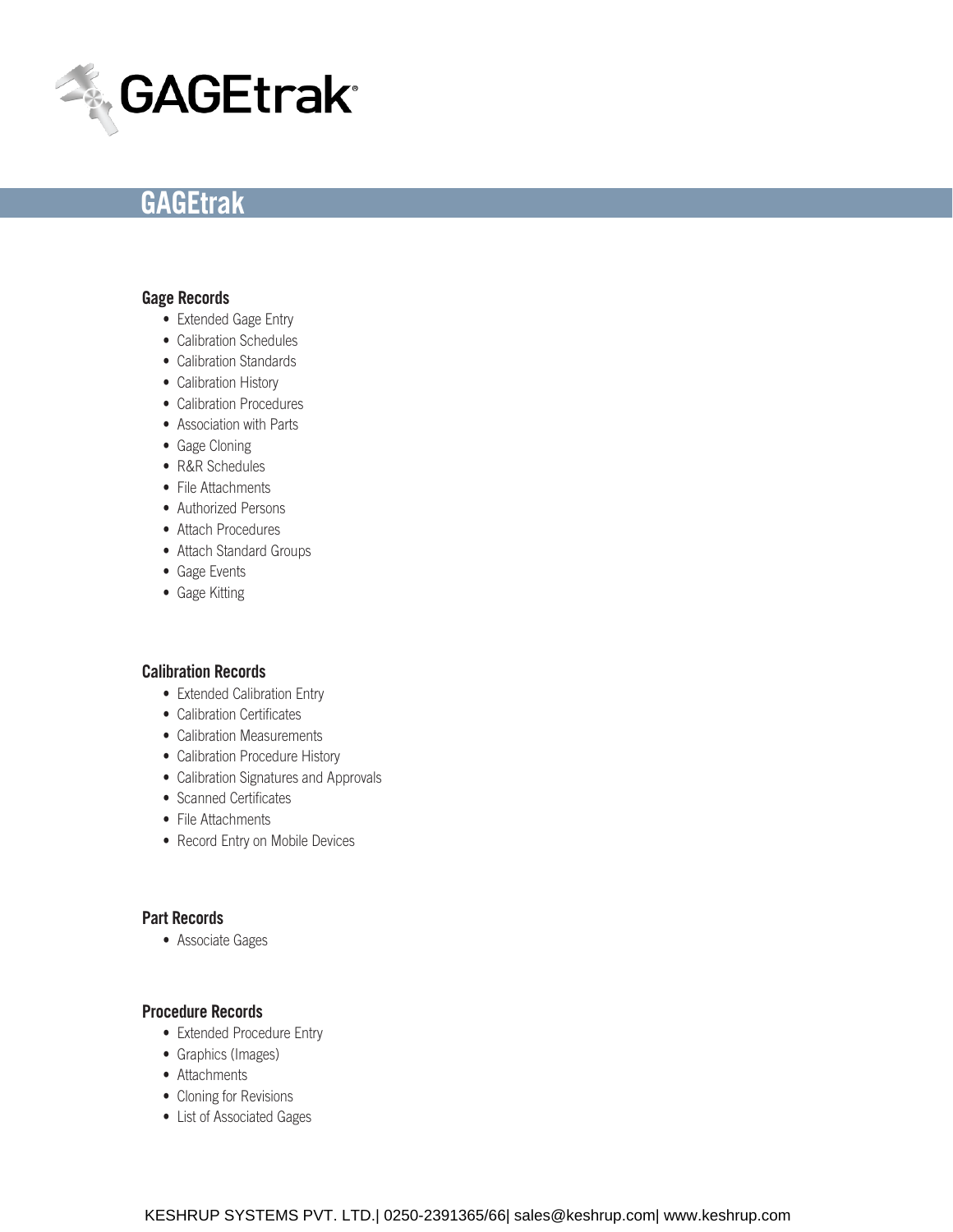

### **Staff Records**

- Authorized Gages
- Issued Gages

## **Supplier Records**

- Extended Supplier Entry
- Associate Gages and Calibrations

### **Issue and Return**

- • Gages
- • Kits
- Restrict Issue to Authorized Persons

#### **Archive and Unarchive**

• Calibration and Issue Tracking History

## **Gage Status ID Addition**

#### **Report Control Form Numbers**

#### **Service Requests**

• Advanced

## **Standards Traceability**

#### **Security**

- Form-level Security
- Individual Field-level Security
- Group-level Security and Passwords
- User ID and Password Management

#### **Record Filtering/Navigation**

- Quick Filter
- Advanced Filter

#### **Audit Log**

- Basic Audit Log
- Advanced Audit Log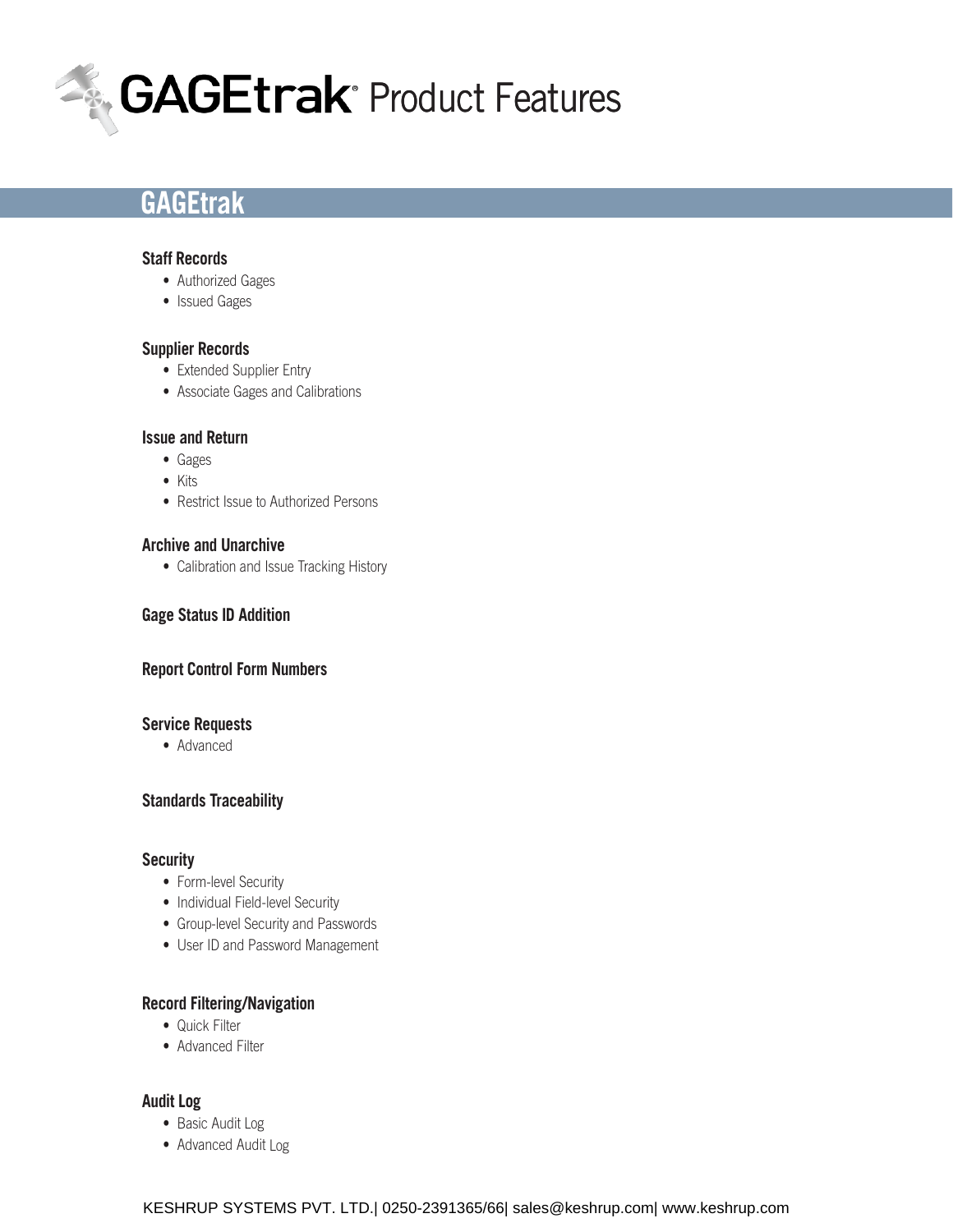

# **Calibration Calendar**

## **Gage Calibration Frequency Adjustment**

- $\bullet$  A1
- $\bullet$  A3

## **Standard and Measurement Grouping**

## **Automatic Email Notification**

- Calibration Report
- • Gage Issue and Return
- Calibration Status Change
- As-found Condition: Out of Tolerance
- Calibration Passed
- Service Requests

## **Calibration Measurement Formulas**

#### **Customizability**

- • Fields
- Menus
- Reports
- • Labels

# **MSA 4th Edition**

- GRR ANOVA
- GRR Nested ANOVA
- GRR Long AIAG
- GRR Short AIAG
- • Linearity, Bias and Uncertainty
- Stability
- Attribute Risk Analysis
- Attribute Analytic Method